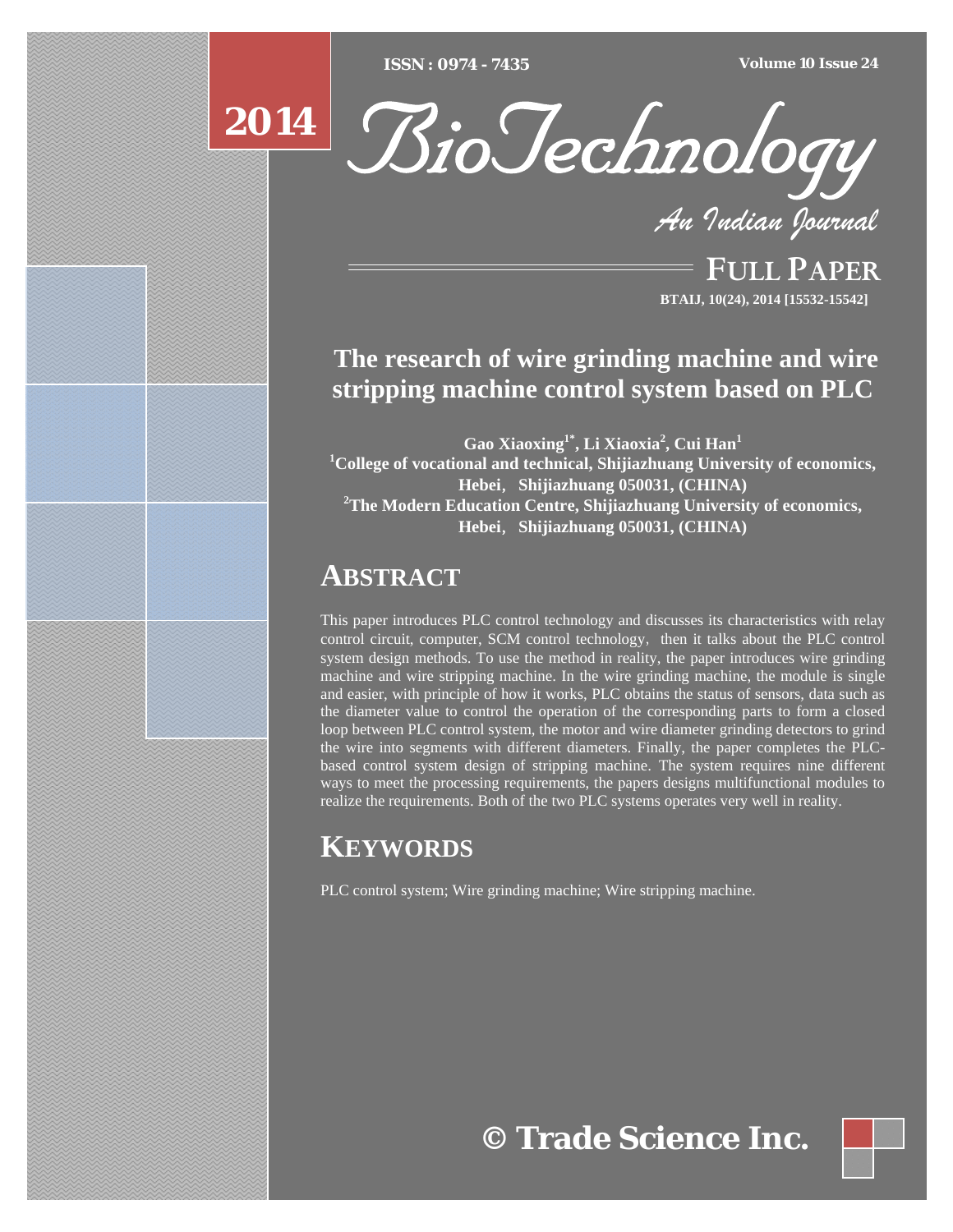### **INTRODUCTION**

 As microelectronic technology, control technology and information technology develops, PLC (Programmable Logic Controller) control technology has also developed rapidly**[7]**. PLC has function such as floating point operation, function operation, high-speed counting, interrupt counting, PID control and networking, it can be used for industrial control<sup>[6]</sup>.

 In the PLC programming language, Ladder is the most used language. PLC ladder diagram is quite similar with relay control circuit, so as input / output of signals and control function, but PLC control and relay control have some differences, mainly in the following aspects. (1) Control logic: relay control logic uses hardwired logic, it uses series contact or parallel contact and time delay relay contact and other combinations of mechanical relay to conduct control logic. The PLC uses its internal memory to store the control logic as program, so it is easy to change the program to change the control logic. (2) Speed control: the relay control action is achieved through mechanical relay contacts, the opening and closing operation of the contacts is usually in the tens of milliseconds**[5]**. The PLC control logic is achieved by semiconductor circuits through program instructions, the general instruction execution is in microseconds. (3) Limit control: relay control logic uses the time relay to control time, with low timing accuracy, environmental sensitivity, difficult adjustment. PLC semiconductor is integrated with circuit timer to obtain high timing accuracy, range from 0.001s to several minutes, which could be used for timing control through the preparation process, it is very convenient.(4) Count control: Relay control logic generally do not have counting function, but PLC program do have counting function.

 PLC is specifically designed for industrial control environment, and general computer is designed for scientific computing and data processing, they both use computer architecture, but the difference is mainly reflected in the following aspects**[3]**. (1) Application: In addition to the field of control, general computer applies in scientific computing, data processing, computer communication and so on, while PLC is mainly used for industrial control. (2) Environment: general computer requires highly for environment, while PLC can be applied to industrial site with poor environment. (3) Programming: general computer has enormous programming languages, such as assembly language, C language, etc., to achieve complex applications, with high requirement for programmers, while PLC provide little logic programming languages, which are simple, easy to learn and use. (4) Computing speed and storage capacity: the generic computing speed of PLC is relatively slower<sup>[10]</sup>.

PLC has a rich instruction set, there are a variety of I/O interfaces<sup>[8]</sup>, communication interface, a large amount of memory, a reliable self-monitoring system, which has the following basic functions: the logic processing functions; data computing capabilities; accurate timing function;-speed counting function; interrupt handling (you can achieve a variety of internal and external interrupt) function<sup>[1]</sup>; program and data storage capabilities; networking communication function; self-test, self-diagnostic function.

 SCM control technology is generally used for data acquisition and industrial control, configuration of microcontroller is simpler than general computer, microcontroller programming is complex and difficult, microcontroller needs to deal with a large number of I/O interface, the output drive load capacity is weak, when driving industrial loads it needs complex peripheral circuits**[4]**. MCU control technology highlight the advantages that it has strong data processing capacity, but its reliability is far behind PLC in the industrial control process. General SCM control technology is only used in relatively simple industrial process control and occasions where data processing capabilities requirement is relatively high. When PLC control technology is compared to MCU control technology, it is more suitable for process control in industrial field, but its data processing capability is weaker than the latter.

### **PLC CONTROL SYSTEM DESIGN METHODS**

#### **Structure and working principle of PLC**

 PLC is a core part of the PLC-based control system, PLC and computer are very similar, mainly include central processing unit (CPU), memory, input / output interface, power supply and other components, shown in Figure 1.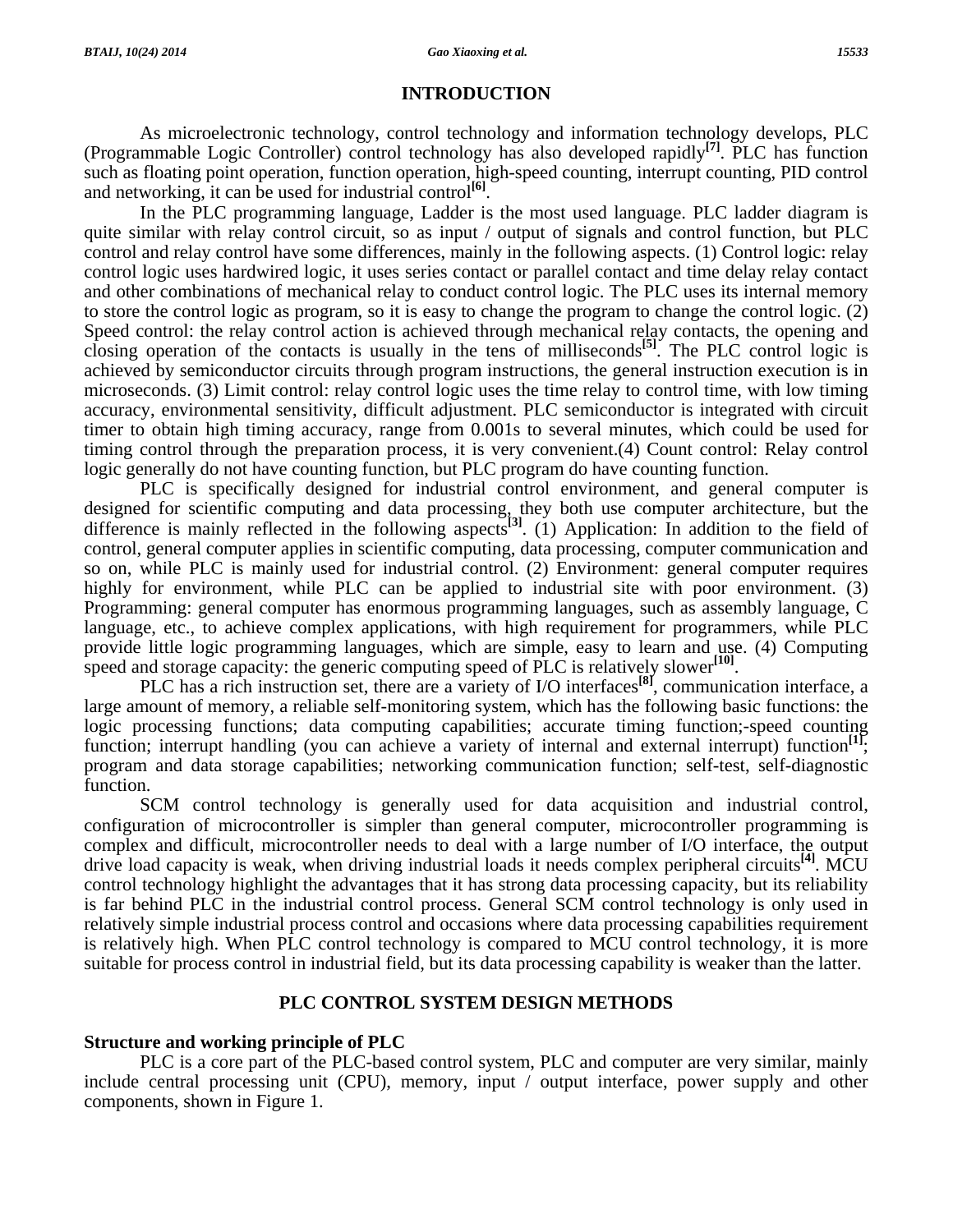

**Figure 1:** C**onstitution of PLC** 

 PLC has two operating modes: RUN mode and STOP mode. In the RUN mode, executing user program can be used to fulfill control functions; in STOP mode, CPU does not execute any user program, it can create and edit user program through programming software and download the user program to the PLC. When the PLC is in operation, its work process is generally divided into three stages, namely the input sample, user program execution and output refresh. Completion of the three phases is called a scan cycle. During the entire run, CPU of PLC repeat the above three stages with a scanning speed.

### **Design of PLC control system**

 PLC control system consist of hardware and software:(1) The hardware PLC control system should not only meet the requirements of the PLC control system model, memory capacity, input / output module, power module, communication module, analog input / output module, and other special function modules but also meet the requirements of suitable peripheral devices such as input devices (buttons, switches, sensors, etc.), output devices (contactors, relays, etc.) and perform device control field devices (motors, pumps, valves, etc.). (2) PLC control system software includes the use and allocation of I/O addresses, internal relays, timers, counters, PLC and HMI control procedures designed according to the requirements and so on.

The general steps for the PLC control system design:

 (1) Control requirements analysis: Before designing the PLC control system, it is important to understand and analyze the controlled object process requirements and control requirements to design a satisfactory control system.

 (2) Determine input / output device: according to the control requirements, select the appropriate input device (control buttons, switches, sensors, etc.) and output devices (contactors, relays, etc.), and determine the required PLC I/O interfaces.

 (3) Select the appropriate PLC: according to the desired I/O interfaces and specific PLC control system requirements, with consideration of PLC models, storage capacity, power supply modules and other modules.

(4) Assign I/O: decide the correspondence between I/O terminals and I/O devices.

 (5) PLC programming: make PLC programming based on the control object and control requirements.

 (6) Simulation debugging: You can use the buttons, switches to simulate digital, voltage and current sources instead of analog, repeat testing program, then modify until it meet the control requirements.

(7) On-site installation: connect the input / output devices and PLC.

(8) Online debugging.

(9) Finish Technical Documentation.

### **DESIGN AND IMPLEMENTATION OF SINGLE-FUNCTION MODULE FOR GRINDING MACHINE CONTROL SYSTEM**

#### **Grinding machine system**

 There are strict requirements on the flatness of end surface for special wire in aviation, aerospace, defense industry and other military fields. However, when cutting wire, it is easy to produce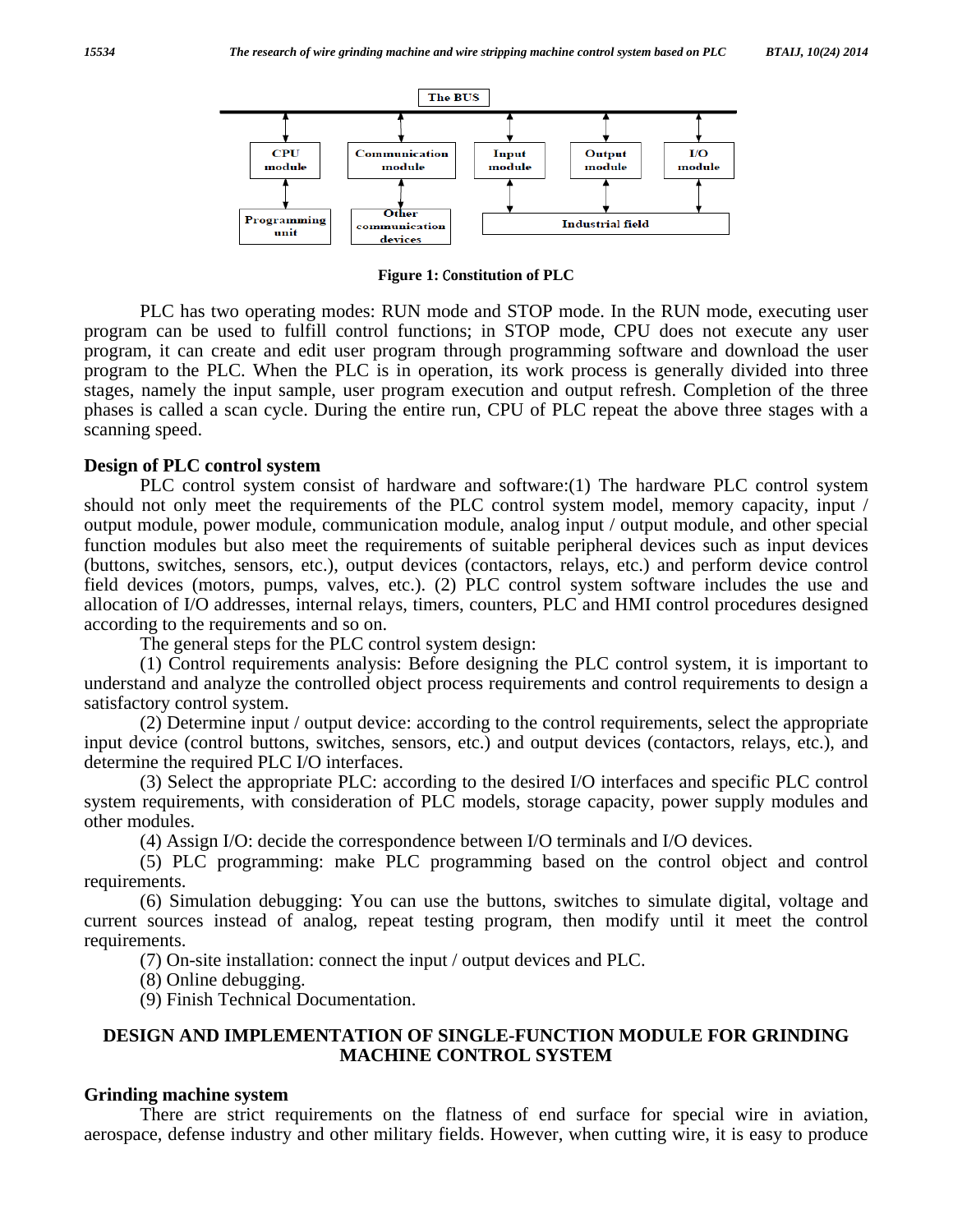squeeze on core wire and make damage on the end. Therefore it is need to polish core wire end surface. Traditional industrial grinding machine is currently used in the production line, but it can only remove insulating paint and other surface impurities.

 The device uses three servo motors to drive belt pair to move relatively from the wire, so that the belt surface and the end of the wire can contact all round to achieve the purpose of grinding wires. Among them, the lateral motor control feeding belt, change the distance between the belt and the core wire end surface; longitudinal motor control belt move left and right to achieve frictional move between belt and wire core; vertical motor control rotation of belt. In order to ensure full cross-section of the contact wire core end and belt, and improve the efficiency of grinding wire, during the belt longitudinal movement, lateral motor slowly drives belt to feed forward. Vertical motor rotates after each longitudinal movement to improve the tape utilization.

 Grinding Machine system is consist of core controller, diameter detection system, wire transfer system, grinding wire servo system, packing wire servo system. Figure 2 shows the structure diagram of grinding wire system.



**Figure 2: The structure diagram of grinding wire system** 

 Lateral motor moving back and orientation, vertical motor moving back, and vertical motors progressing, are all single-step movement, the paper uses match interrupt to control. Horizontal, vertical motors process in parallel, the progressive distance ratio between the lateral and vertical progression at any time should be equal to the total distance ratio. If you are using two interrupt command to transmit pulse, interference occurs between the interrupt commands, it is difficult to coordinate and control horizontal and vertical feed distance, thus completing the parallel control in a match interrupt. Since the maximum distance of the vertical motor is 90 mm, while the progressive lateral distance of each motor does not exceed 0.2 mm, the number of horizontal pulses is much larger than that of vertical pulses, so the vertical movement of the motor is a benchmark in the linkage process. Meanwhile, according to the ratio between the number of horizontal and vertical pulses the pulse, when the motor produces certain amount of pulses for the longitudinal direction, a pulse is sent to the motor. For example, it is need to send 4000 longitudinal direction pulses and 125 horizontal pulses, it means sending 16 longitudinal pulses per horizontal pulse. This control method ensures real-time progressive vertical and horizontal length is not affected by changes of the speed of longitudinal motor.

 Grinding machine system has three modes: manual mode, automatic mode and packing wire mode, which could be switched through PC's user interface.

#### **(a) Manual mode**

 The control system drives spinning wire system to complete the installation. The thin metal wire starts from wire pack, after passing through rear gripping wheel, bench, front gripping wheel, it is pulled tightly by panel to complete assembly wire. Under manual mode, the following actions can be controlled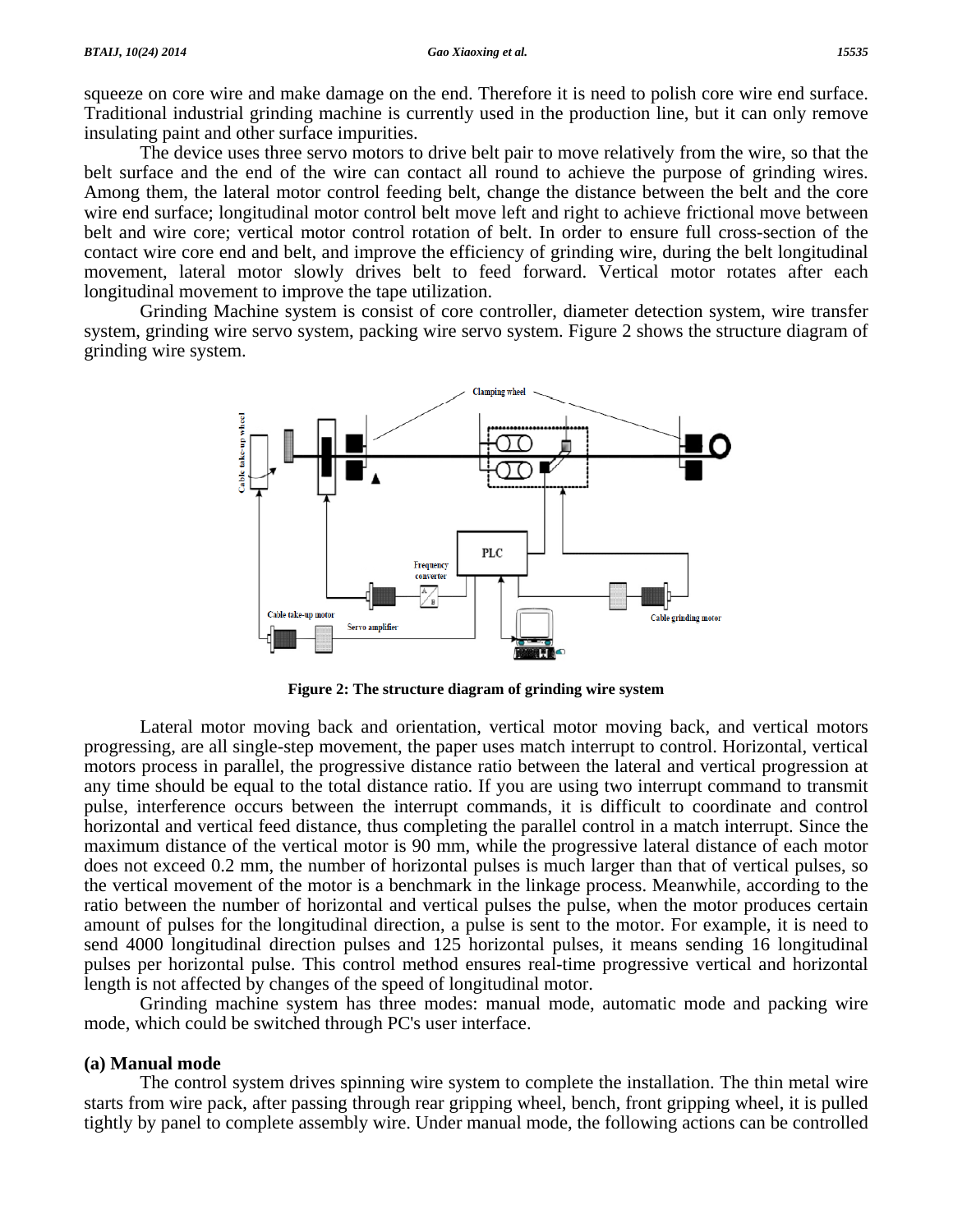separately, such as clamping and gripping and rotating wheels, table moving forward and backward, belt clamping down and relax, belt rotation and tension plate stretching.

## **(b) Automatic mode**

 The control system mainly drives grinding system to complete grinding thin metal wire. First, wire motor will turn grinding table to the left to the starting point, to make sure the front and rear clamping wheels locked, and then start spinning wire motor, so that the thin metal wire rotates at high speed. When starting grinding, the upper and lower belt holds thin metal, then table moves, the belt could grind metal wires. In this mode, PLC calculates various data real-time, such as the wire length of each grinding and each grinding diameter, then according to the calculating results and the real-time detected value of diameter, the grinding wire machine could automatically complete the entire grinding task.

# **(c) Packing wire mode**

 The control system drives packing wire system to complete the packing wire. After relaxing the tension plate and front and rear clamping wheel, the head of wire grinded would be fixed at packing wire wheel, then the motor starts packing wire as set beforehand.

 Figure 3 shows the schematic diagram of closed loop control system, which is composed by PLC, motor and grinding wire diameter detector. PLC control system controls the grinding machine to polish metal thin wire, after completing a task, the diameter detector feeds back current diameter value, if the current value is less than the diameter of the last part diameter value, the control motor starts grinding the next part wire; otherwise, polishes the current part again.



**Figure 3: Diagram of closed loop control system** 

# **Hardware design of grinding machine control system**

 When selecting the PLC, the following factors should be considered: machine model, capacity, I / O module, power module. In wire grinding machine control system, after research and analysis, the paper chose Mitsubishi FX2N series as the system controller of PLC. Mitsubishi FX2N series is the most advanced super-micro PLC FX series, in addition to the general input-output function, it has special functions such as analog control and positioning control.

 Considering the PLC cannot directly use output analog signal of diameter detector, the paper uses Mitsubishi FX2N-2AD analog input module to change the analog signal to a digital signal.

 Considering the PLC cannot directly use output analog signal of diameter detector, the paper uses Mitsubishi FX2N-2AD analog input module to change the analog signal to a digital signal.

 In wire grinding machine control system design, the paper chooses Mitsubishi MR-E-200A as servo amplifier of grinding wire system, MR-E-100A as servo amplifier of closing wire system. Universal AC Servo Mitsubishi MR-E series has position control and speed control modes. MR-E series servo motor encoder with 10,000 pulses/rev resolution incremental position encoders, can be highdensity positioning.

 Command pulse using the timer interrupt matching output, thus realize position control, equation is expressed as: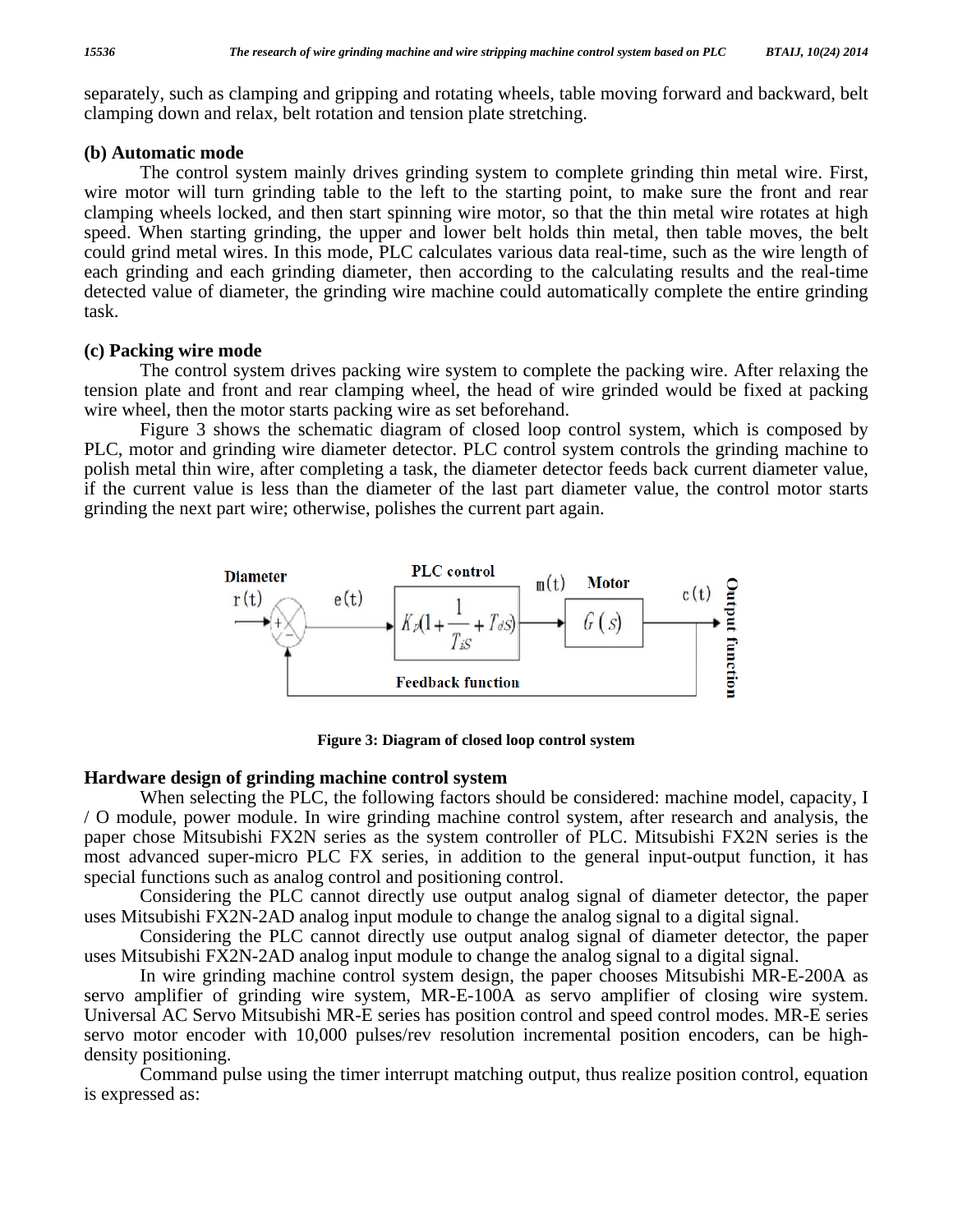$$
Speed = \frac{Telock}{Rate}
$$

 In the equation, *Speed* is the speed of motor, the unit is PPS; *Telock* is the clock of parameters, it can choose the 1MHz,1/4MHz,1/16MHz. *Rate* is the pulse rate. We can get the linear relation from the equation, as the Figure 4 shown.



**Figure 4: Command pulse Figure 5: The logic diagram of assembly wire**

### **Software design of grinding machine control system**

 According to the design requirements, software design grinding wire control system includes the PLC program design and human-computer interface design.

 After detailed study working principle and control requirements of grinding machine, the system uses modular design ideas, which consists of four parts: assembly wire modules, grinding wire module, the spinning wire module, wire diameter sampling module. Writing programs uses ladder programming, key module, automatic grinding wire module, uses stepping sequence instructions method.

 Assembly wire module is responsible for automatic grinding preparatory work of wire module, assembly wire module requires to lead thin metal wire from the right of grinding machine, then through the front holding wheel and back holding wheel, pull the wire to the proper tightness with tension plate, all the actions are finished through the man-machine interface control step by step manually. Figure 5 shows the logic module assembly wire process.

 Automatic grinding wire module is the core part of the grinding wire control system. Considering the automatic grinding wire module is executed by the order, so when programming this part, the paper uses Mitsubishi GX developer software controlling step instructions to control every step of the action, the end of the previous step is trigger conditions of the next step. After detailed research and analysis, the paper designs a sequential function chart of automatic grinding wire module.

 Spinning wire module is to spin the polished the metal wire around the spinning wheel. The end of one action of spinning wire is the begin of next action, each action must be done step by step, all actions are also controlled by the man-machine interface manually completed. There are many interlocking flags in the spinning wire module to ensure that the next manual control action to be effective after the previous step is completed. Figure 6 shows the process of spinning wire.

 The design idea of wire diameter sampling module: take twenty numbers at per sampling point, remove the maximum and the minimum, and then take the average value of the remain as the sampling point, also as the real-diameter value; each take a sampling point each three cm, finally take averaged data of five sampling points as the ultimate value of sample diameter. Figure 7 shows the process of wire diameter detecting.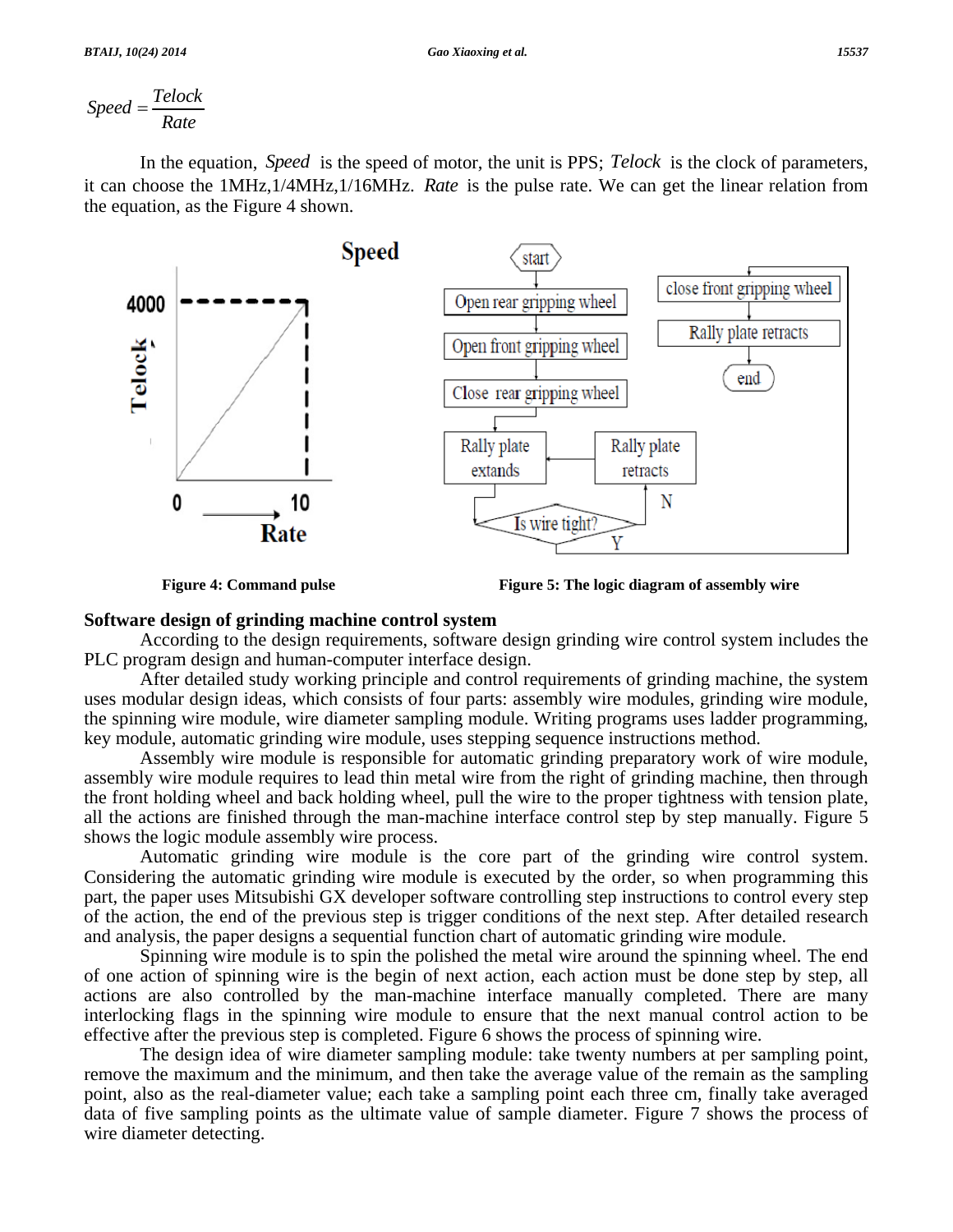In this system, the paper uses sub-control technology developing king view to design humancomputer interface. Configuration software is a software platform for the monitoring and data collection, it can provide a good user interface and is simple to use development method with flexible configuration mode (rather than programmatically).

The grinding machine control system has following superiorities:

(1) Simple structure, convenient operation, high reliability.

 (2) Good quality of grinding wire. End surface of core wire is polished smooth; closed-loop control of the motor makes grinding wire error is less than 0. 1 mm.

 (3) Strong adaptability. Device set grinding wire length, the number of parameters to accommodate various materials, diameters, to meet the different requirements of grinding length. The device has been put into use, and achieved good results. For 1 mm diameter copper wire, it can grind 1 mm length and obtain smooth end surface no more than 10 s; grinding wire error is less than 0. 1 mm.



**Figure 6: The process of spinning wire** 



**Figure 7: The process of wire diameter detecting**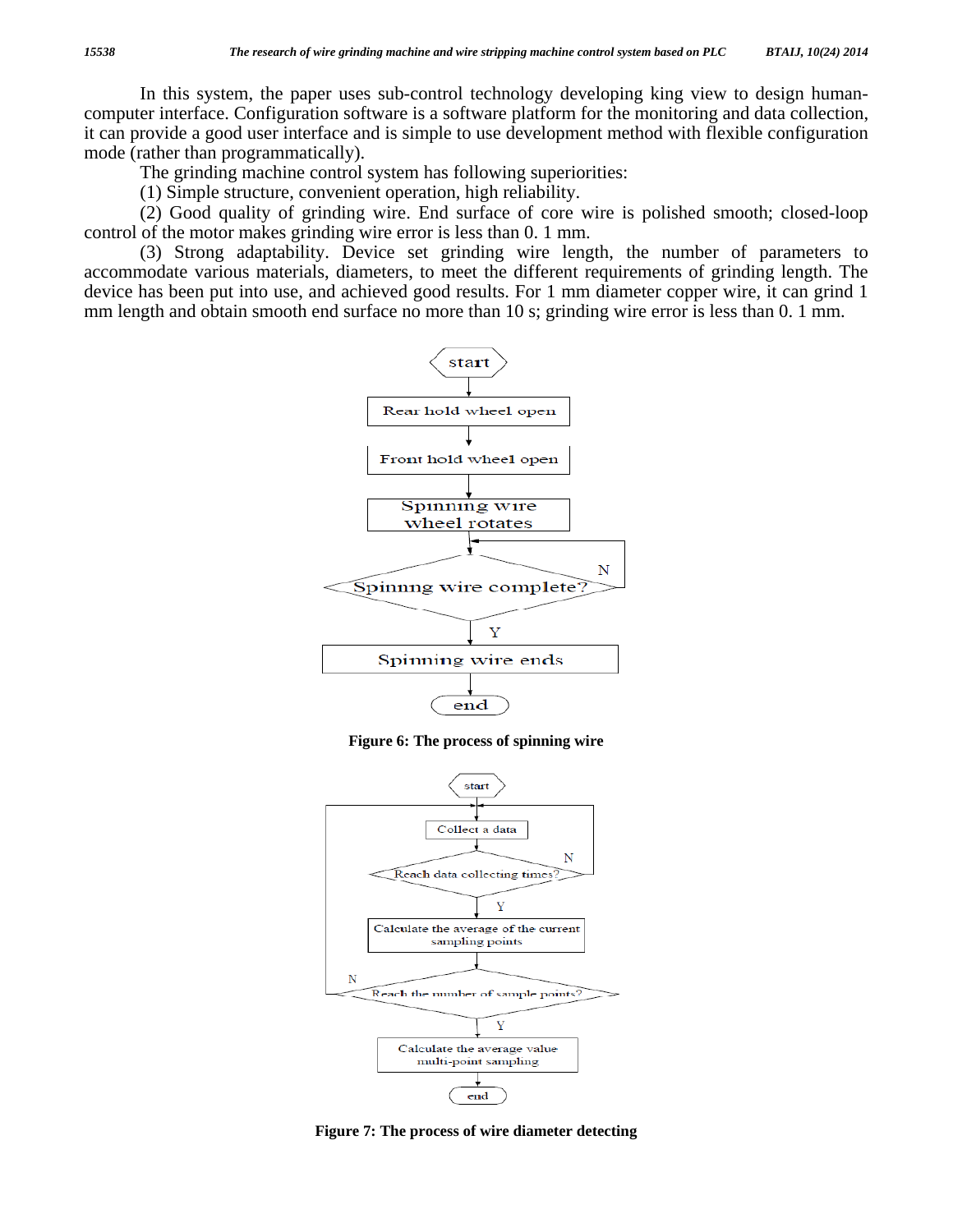# **DESIGN AND IMPLEMENTATION OF MULTIFUNCTIONAL MODULE FOR STRIPPING MACHINE CONTROL SYSTEM**

## **Stripping machine control system**

 In recent years, domestic and foreign manufacturers have designed a series of wire strippers, such as the small temple C351 stripping machine in Japan, which uses the special stepper motor, and is full-featured, small sized, light weighted, but the price is too high for users to accept; American ARTOS machine which uses pneumatic valve servo system, with big power, three cutters work simultaneously, stripping speed is fast, but the accuracy is poor, the volume is big, noise is loud, and the machine is difficult to adjust. In 1980s there are some of the early manufacturers of generic Japan products in China. In early 1990s, domestic stripping machine started production. With the development of electronic technology, in late 1990s, stripping machine uses a common stepper motor, reducing product cost, there is a good market prospects.

 Wire stripping process can be divided into the following steps: sending thread (tail), fixing wire, stripping head (tail), releasing wire, delivery wire length, cutting wire, wire feeding. Figure 8 shows stripping machine system structure, stripping machine system mainly consists of three parts, namely LCD, PLC control, stepper motor. LCD put information into microcontroller and PLC keyboard to control microcontroller and LCD screen; PLC acts as required to programming to control stepper motor to complete system functions, some error messages would be sent by the PLC code to microcontroller to display on the screen after decoding; stepper motor includes four stepper motors and drives, stepper motor drive receives pulses sent by PLC and direction signals to drive the motor control the corresponding left wheel, cutter, right wheel and twisted wire wheel movement.







**Figure 8: Stripping machine system structure Figure 9: Stripping machine system working principle**

 Figure 9 shows stripping machine system working principle, the right stepper motor drives the above and below wheel to rotate, moves around the clamped processing line; the cutter stepper motor drives the above and below two cutter in the opposite direction, through controlling of the displacement between the above and below cutter to realize the function of peeling and cutting; left stepper motor drives above and below wheel on the left to rotate, thereby stimulating clamped processing line and move around; the twisted wire stepper motor drives the left wheels in the opposite direction to achieve twisting wire function.

 Specific design requirements of stripping machine: set parameters (according to different initial settings, stripping machine has nine different ways of working), start and stop control, continuous stripping, automatic counting, real-time display, error warning.

The wire stripping machine working types show in the TABLE 1.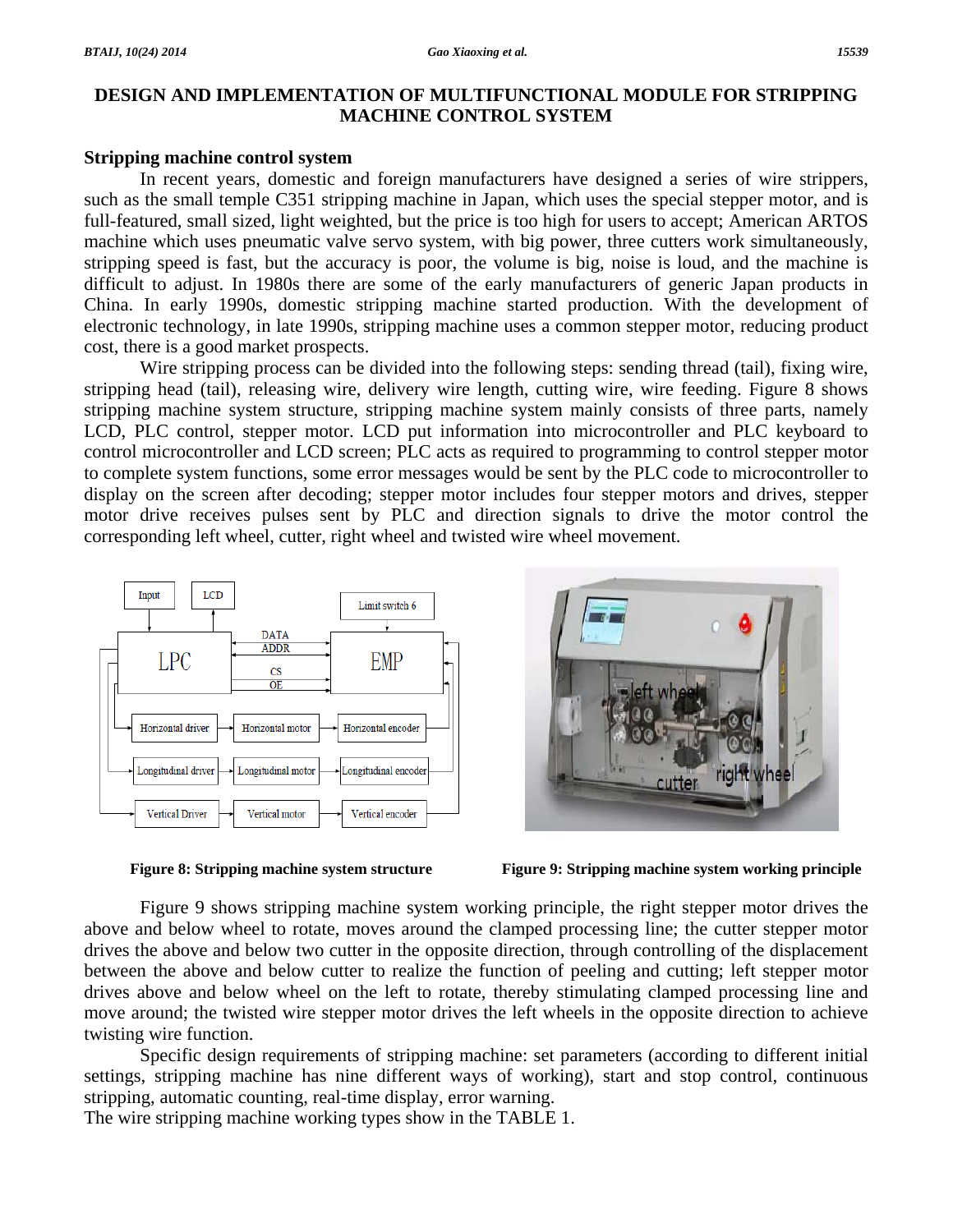| <b>Stripping type</b>   | meaning                                                     |  |  |
|-------------------------|-------------------------------------------------------------|--|--|
| three-stage stripping A | front and rear part are not half-stripped                   |  |  |
| three-stage stripping B | front part is half-stripped, rear part is not half-stripped |  |  |
| three-stage stripping C | front part is not half-stripped, rear part is half-stripped |  |  |
| three-stage stripping D | front and rear part are half-stripped                       |  |  |
| two-stage stripping E   | front and rear part are not half-stripped                   |  |  |
| two-stage stripping F   | front part is half-stripped, rear part is not half-stripped |  |  |
| two-stage stripping G   | front part is not half-stripped, rear part is half-stripped |  |  |
| two-stage stripping H   | front and rear part are half-stripped                       |  |  |
|                         | no peeling, just cutting                                    |  |  |

**TABLE 1: Wire stripping machine working types**



**Figure 10: Main program of stripping machine control system** 

#### **Hardware design and software design of Stripping machine control system**

 According to the design requirements, stripping machine control system has 36 input buttons and three sensors (namely knife homing sensor, twisting wheel homing sensor and wire detection sensor), which means there are 39 inputs in total.

 Stripping machine control system is consist of nine inputs, namely PLC needs 9-point inputs; output of PLC mainly controls four stepper motors and error information coding, which means 16-point output was needed.

 With comparison and analysis, the paper chose Panasonic FP0-T32 type PLC. Panasonic FP0- T32 not only has the general input and output function, but also has a very rich expansion unit, such as a wide selection of I/O point extensions, which can easily achieve extended function. Figure 11 shows the PLC input and output wiring diagram of stripping machine control system. Figure 10 shows the main program of stripping machine control system, Figure 12 shows the program of two-stage stripping, the program of three-stage stripping is almost the same as two-stage stripping.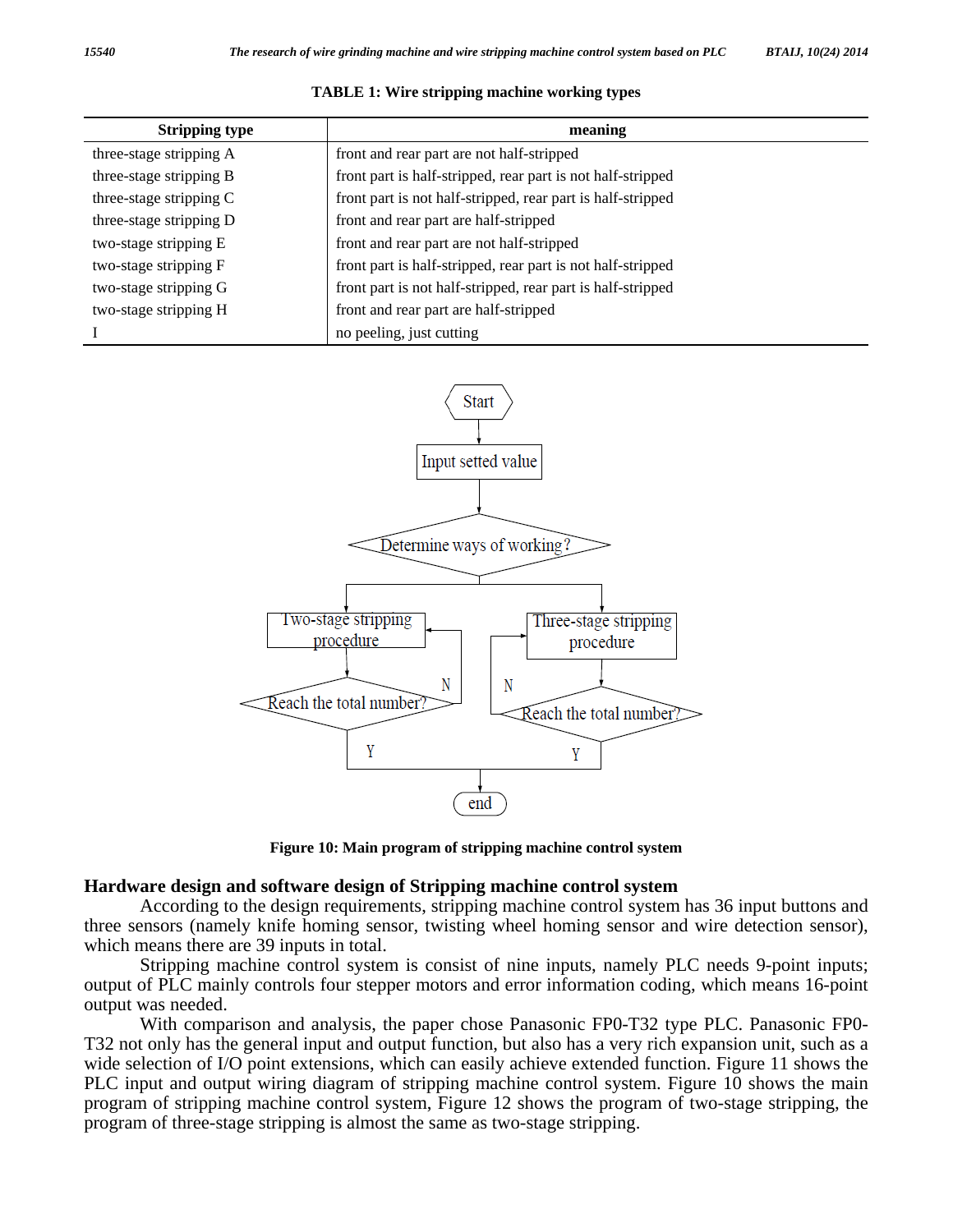

**Figure 11: PLC input and output wiring diagram of stripping machine control system** 



**Figure 12: Program of two-stage stripping**

 The product has an automatic feeding wire, automatic qualifying, unique stripping placing, timing, no wire knotted automatic shutdown, ultra short-stripping, coaxial cable and sheath stripping functions. Product specifications are shown in TABLE 2. In addition, the mechanical structure adds the drive mechanism to realize thread tail twisted wire, cable stripping and other functions. In the process of stripping, the product has a good effect of stripping.

| <b>Grinding wire length</b> | $1mm-9999mm$                                                 |  |
|-----------------------------|--------------------------------------------------------------|--|
| Grinding length             | Head $0.12$ mm $\sim$ 25mm, tail $0.12$ mm $\sim$ 15mm       |  |
| Wire core                   | $0.1 - 4$ AWG $10\text{\textup{#}} \sim 32\text{\textup{#}}$ |  |
| error                       | $\leq 0.002 \times L$ mm                                     |  |
| Stripping place             | 9                                                            |  |
| Wire Pressure regulator     | have                                                         |  |
| Pulse equivalent            | No error in 1m                                               |  |

|  |  |  |  |  |  |  | <b>TABLE 2: Wire stripping machine specifications</b> |
|--|--|--|--|--|--|--|-------------------------------------------------------|
|--|--|--|--|--|--|--|-------------------------------------------------------|